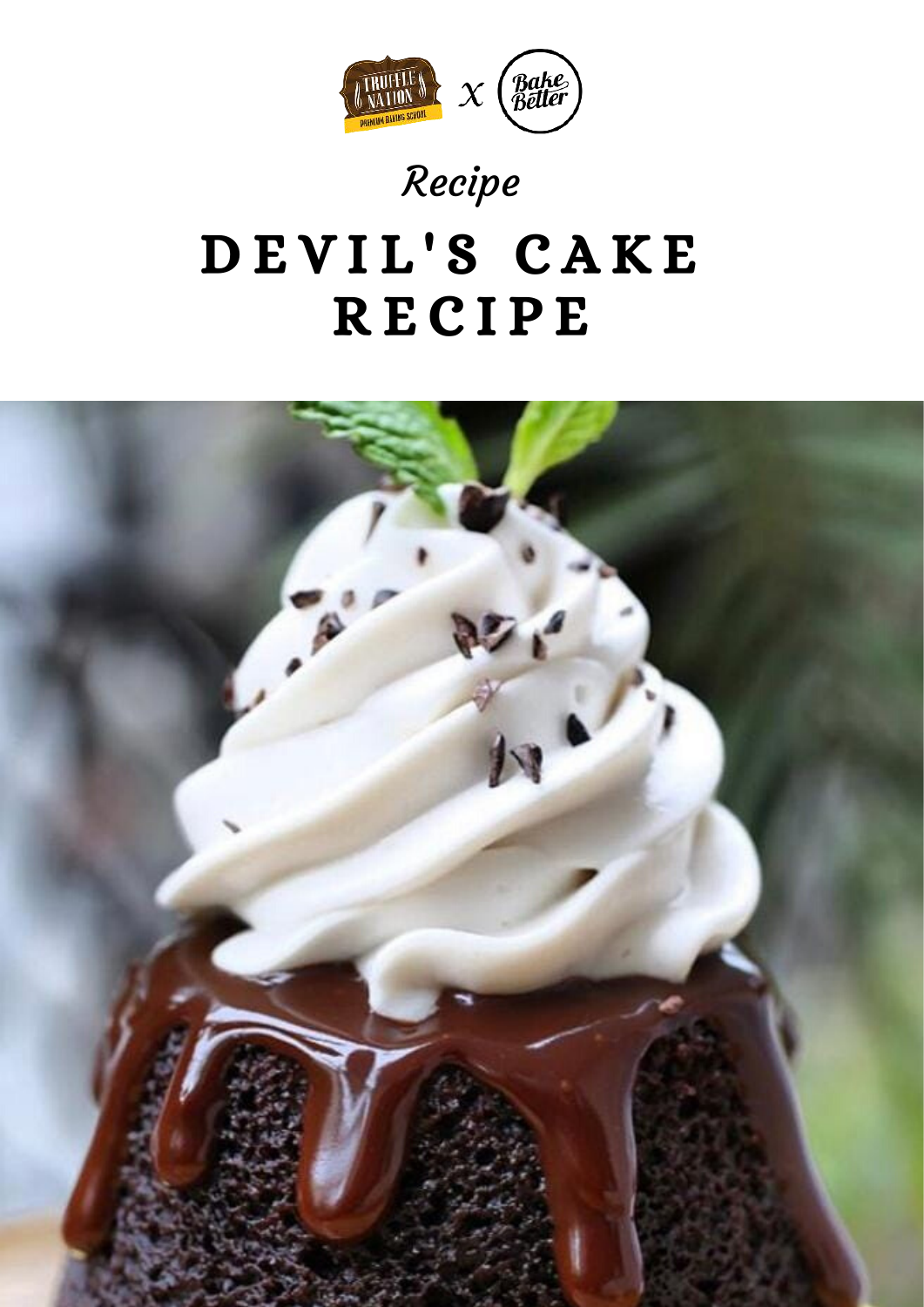#### DEVILS FOOD CAKE

### **INGREDIENTS**

- Flour/maida 34 g
- Caster sugar 1 tbsp
- Brown sugar 2 tbsp
- Vegetable Oil 1 tbsp
- Baking Soda 1/8 tsp
- plus a pinch Salt 1/8 tsp
- Dutch cocoa powder I tbsp
- Water 3 tbsp
- Apple cider vinegar ¼ tsp
- apple cluer villegar » tsp<br>• Vanilla essence 1/4 tsp

# **METHOD**

- Ingredients Directions nea tin with oil cocon now water, 2 1/2 tablespoons sugar, salt and 2 1.Preheat the oven at 180℃ (OTG Mode: upper rod + lower rod+ fan). Grease tin with oil, cocoa powder and keep aside.
- 2.In a bowl mix together oil, water, vinegar and vanilla essence.
- baking soda,brown sugar, cocoa powder and salt. 3.In another bowl, sift together flour, caster sugar,
- 4.Add wet ingredients to the dry ones and mix to form a batter
- Now pour the batter in lined tin and bake at 180˚C 5.(OTG Mode:lower rod) for around 18 – 20 minutes or until a toothpickinserted at the center comes out clean.